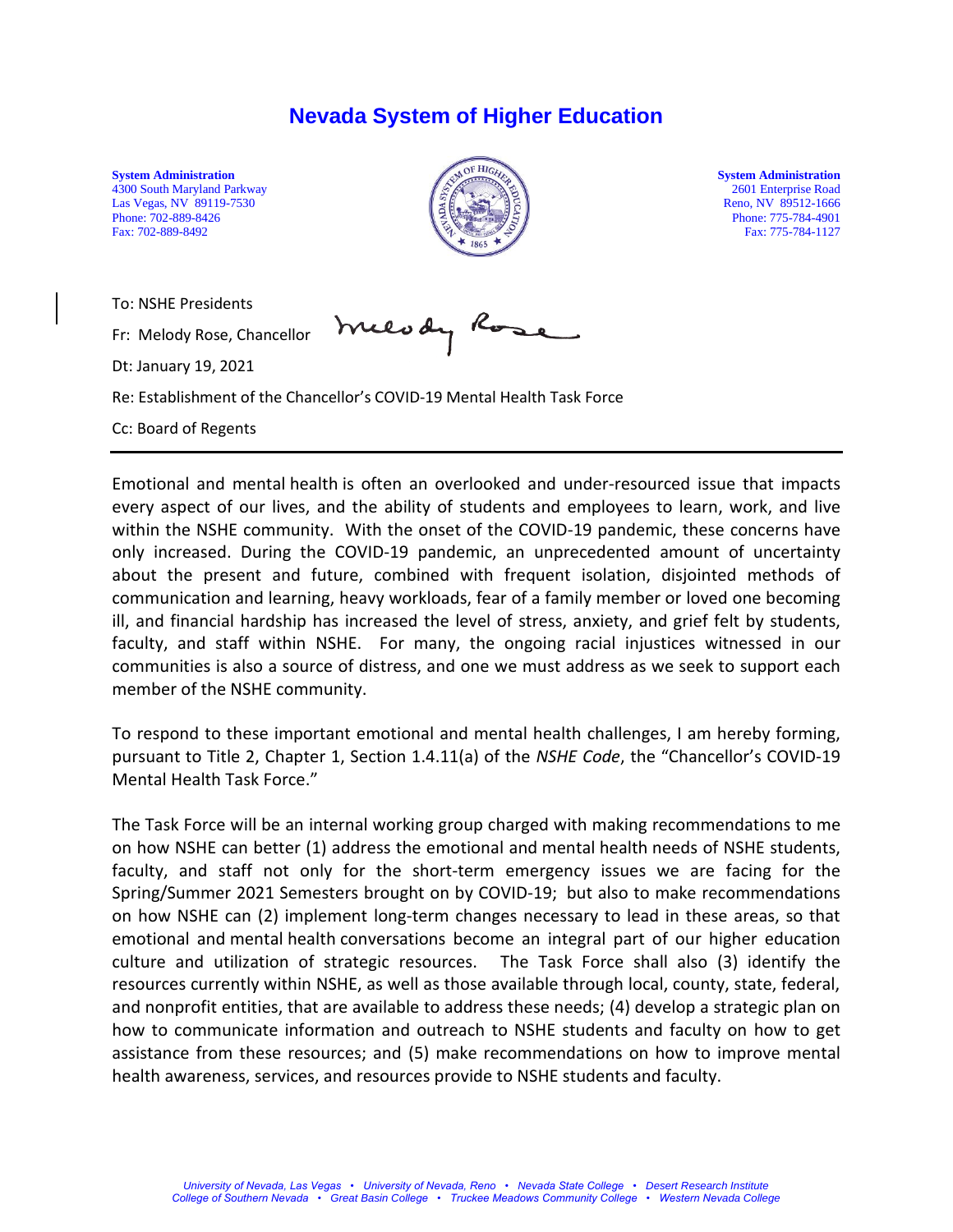I have asked each NSHE institution to nominate individuals who bring diverse expertise, training, and perspectives in this area to serve on this Task Force. Accordingly, these members are the following:

Daniel Alvarado, Ed.D. Director of Counseling and Psychological Services/Disability Resource Center College of Southern Nevada

Armen Asherian, Ph.D., Psychology Director of Institutional Equity College of Southern Nevada

James (Jamie) Davidson, Ph.D., Psychology Assistant Vice President of Student Wellness University of Nevada, Las Vegas

Amber Donnelli, Ph.D., Nursing Education and Curriculum, and R.N. Dean of Health Sciences and Human Services Great Basin College

Laura Hinojosa Case Manager for CARE Team and Student Wellness Center Nevada State College

Cheryl-Hug English, M.D. Director of Student Health Services University of Nevada, Reno

Liliana (Lily) Magana Benefits Manager for Human Resources University of Nevada, Las Vegas

Melissa Piasecki, M.D. Executive Associate Dean University of Nevada, Reno School of Medicine

Jacque Pistorello, Ph.D., Psychology Director of Counseling Services University of Nevada, Reno

Joe Reynolds, J.D., *(Task Force Chair)* NSHE Chief General Counsel System Administration